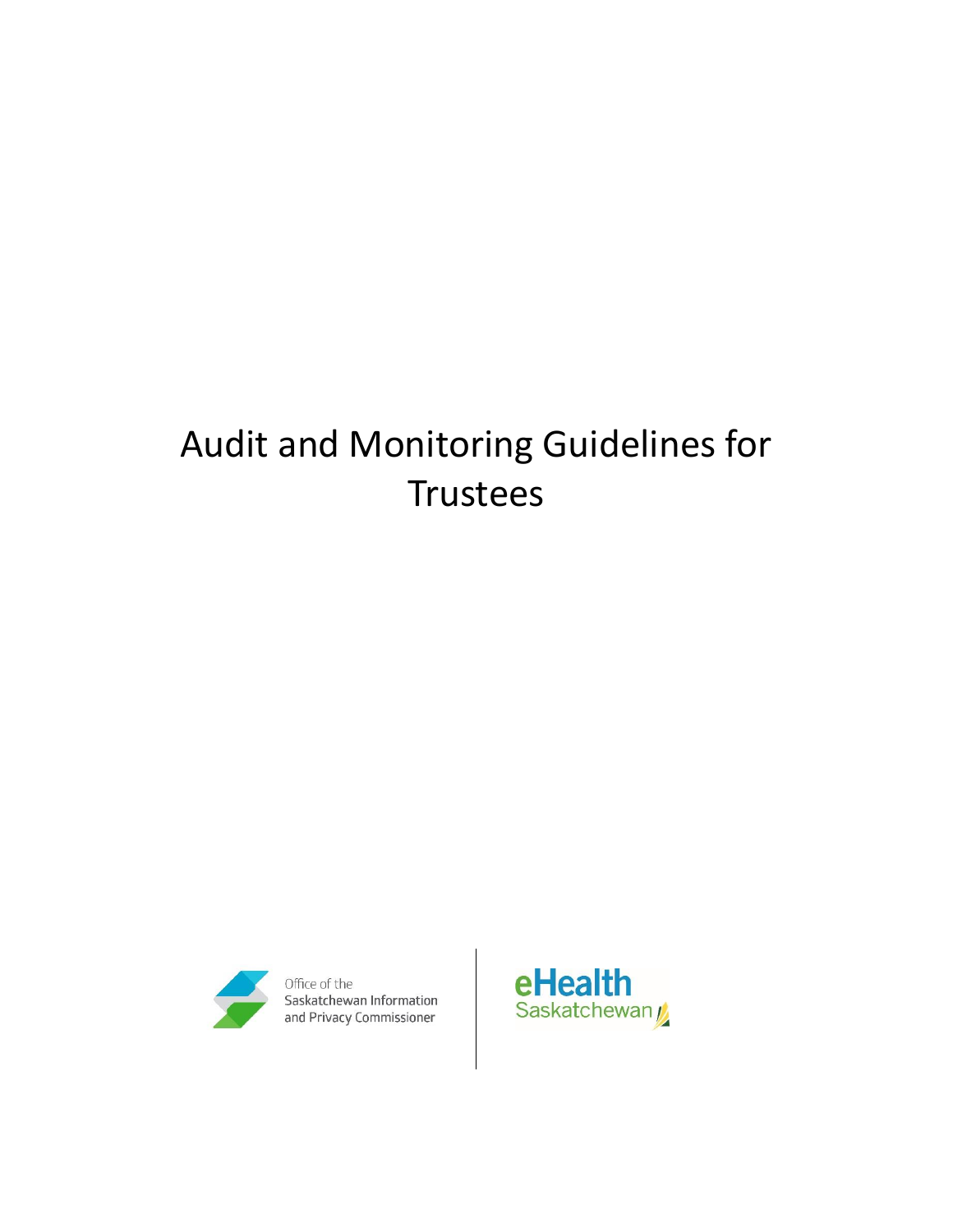## **Introduction**

Auditing practices are necessary to safeguard personal health information (PHI). Section 16 of *The Health Information Protection Act* (HIPA) requires trustees to put administrative, technical and physical safeguards in place to protect PHI against theft, loss and unauthorized access to or to use, disclosure or modification of the information. As such, it is mandatory for trustees to monitor the access of this information by staff within their organization. The purpose of these guidelines is to assist trustees of personal health information in establishing a proactive audit and monitoring program.

As part of its mandate, the office of the Saskatchewan Information and Privacy Commissioner (IPC) undertakes breach of privacy investigations. All too often after conducting an investigation, it is determined that the breach resulted from employee snooping. In the course of each investigation, the IPC will ask whether or not the trustee does routine or proactive auditing. Surprising, the answer is usually no. There are a number of reasons provided as to why this is the case including not knowing what to audit and when.

Though these guidelines focuses on the 'how to' when it comes to auditing, trustees should also prepare for how to handle requests from patients for copies of user logs/records of user activity. For instance, will the print-outs include the specific name of the health care professional that accessed the patient's personal health information? We recommend that you do. Although the information on the print-out relates to an identifiable individual, it would not be considered personal information of the health care professional as is about the job, not the person in his or her personal capacity. Providing access to these types of print-outs will also help trustees to meet its obligations under HIPA to inform patients of disclosures that have occurred without consent (see section 10).

As well, once the patient receives a copy of the print-out, the name may help the individual to determine whether or not the particular data transaction associated with that health care professional is legitimate or not. A number of complaints have been reported to the IPC as a result of patient scrutiny of such reports. In addition to releasing names, after an internal privacy breach investigation, the trustee should develop a position as to whether or not to inform any affected individuals of any employee discipline resulting from snooping.

In terms of authority to disclose this type of information, the Commissioner has a blog and an investigation report that speak to the specifics. Those are found at:

- Snooping: [When will people Learn?](https://oipc.sk.ca/snooping-when-will-people-learn/)
- [Investigation Report 100-2015](https://oipc.sk.ca/assets/hipa-investigation-100-2015.pdf)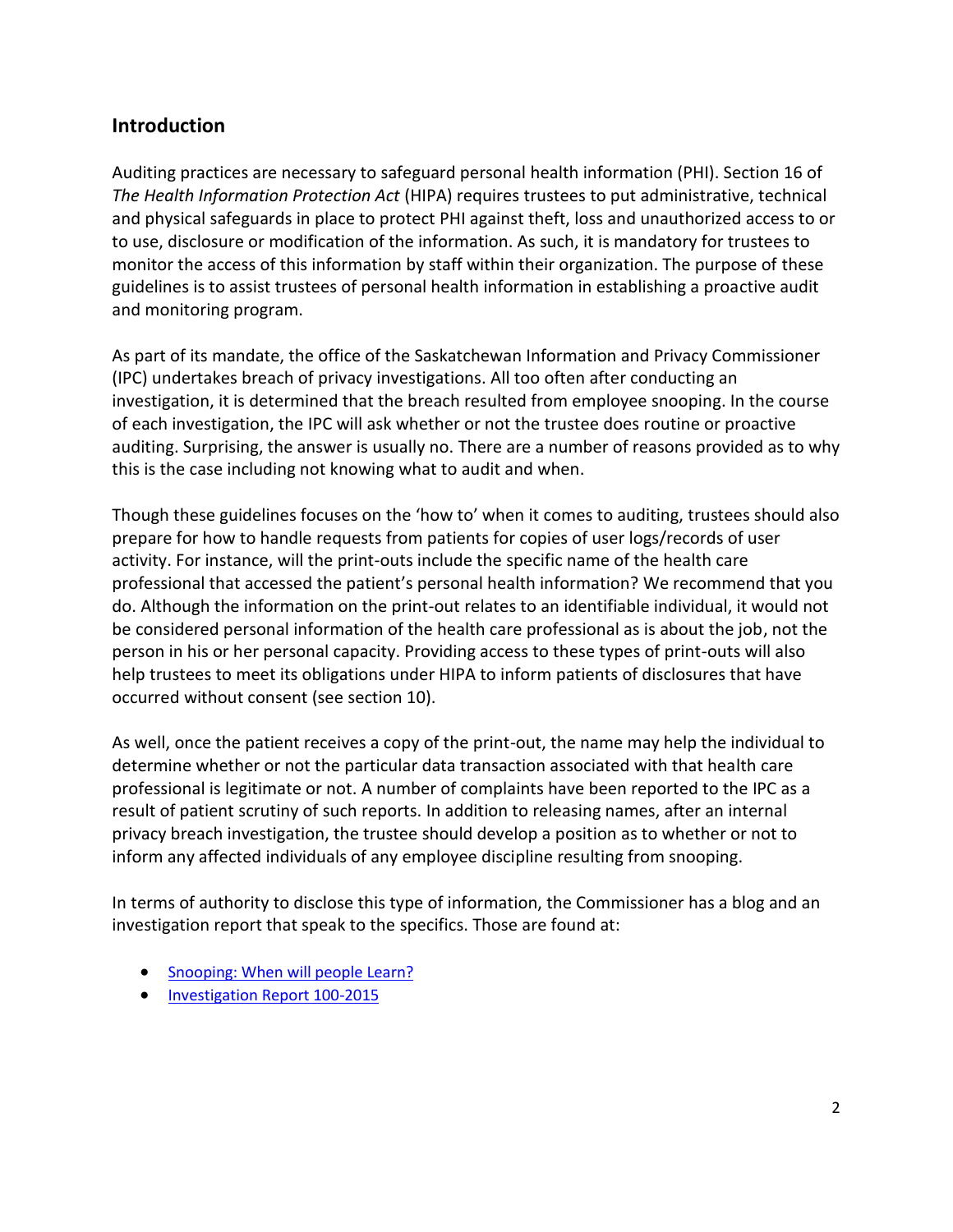## **Types of Audits**

An audit requires a formal process in order to review, examine and compare the history of an electronic system's records of user activity. As such, the process for auditing should use a structured approach, and should end with a conclusive result. It is important to note, that audits may be scheduled to occur regularly or performed at random. The decision to audit could arise from an incident, a monitoring event, business rules, or in response to a complaint.

### *Random Auditing*

Random audits should be used by the trustee to ensure user compliance with provincial and federal legislation, joint services and access policies (JSAP) and with the trustee's internal privacy and security policies. It is the trustee's responsibility to establish a process for conducting random audits of user activity.

The trustee should consider the following when developing a random audit process:

- The individual(s) responsible for conducting random audits of user activity;
- The frequency of random auditing. Where the number of users and the volume of accesses are great, the frequency of monitoring should increase;
- The reasonable number of users to randomly audit each audit cycle; and
- Events that may trigger a focused audit.

#### *Focused Auditing*

A focused audit may be initiated if a complaint is made by a staff member or the general public or if a monitoring activity triggers a more in-depth investigation. All suspected incidents should be investigated and reported in accordance with the trustee's incident management policies and procedures.

#### *Monitoring*

On the contrary to auditing, monitoring utilizes a less structured process, and involves continuous checks to verify the effectiveness of the process. Monitoring is often done by creating business rules that trigger alerts which identify suspicious patterns of activity or system use, in turn revealing the need for a more focused audit.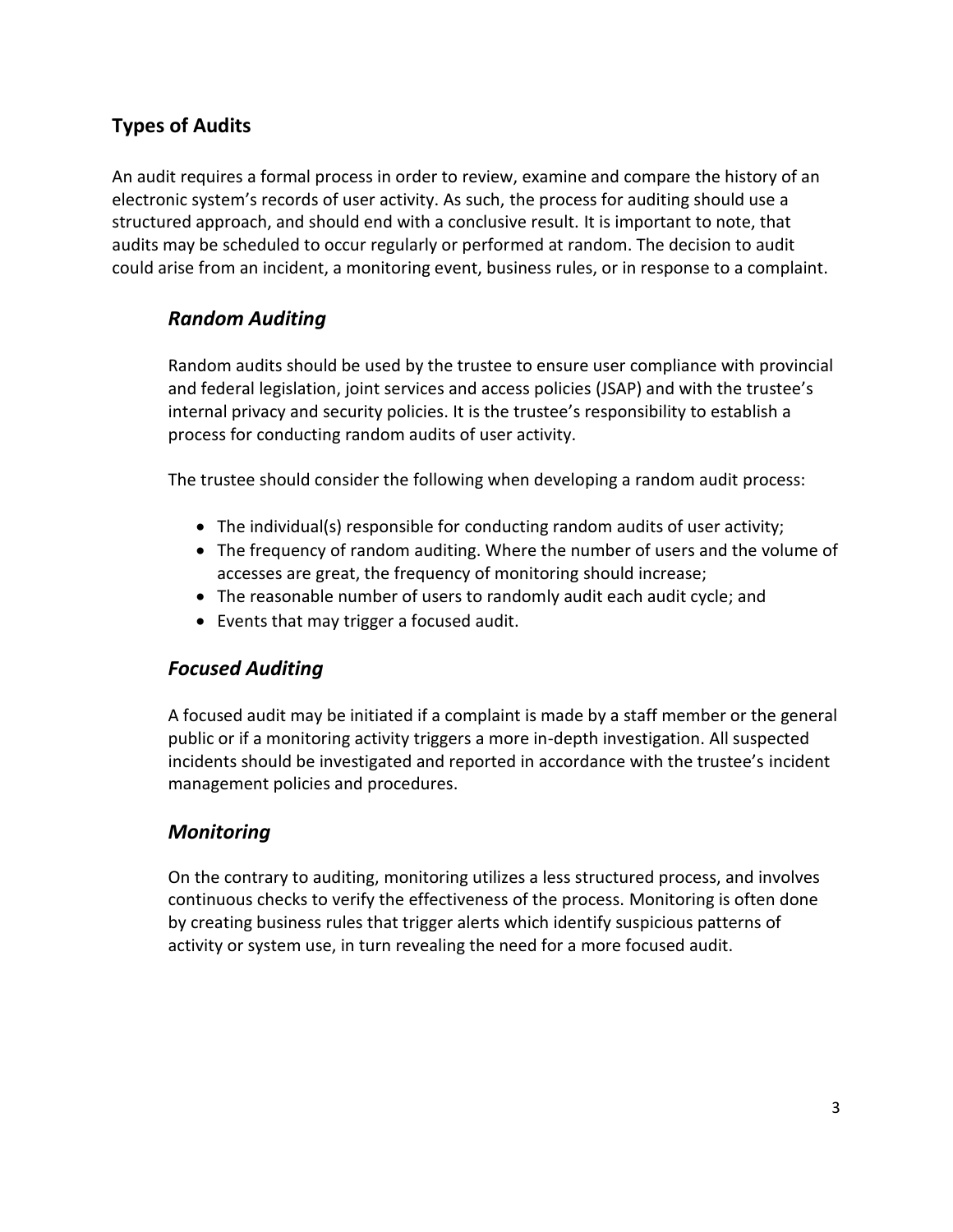## **Who Should Audit User Activity?**

It is important for a trustee to appoint one or more individuals to be responsible for monitoring the activity of its employees. It is recommended that the appointed individual(s) are familiar with the following:

- Provincial and federal privacy legislation, such as; *The Freedom of Information and Protection of Privacy Act* (FOIP), the *Personal Information Protection and Electronic Documents Act* (PIPEDA), *The Local Authority Freedom of Information and Protection of Privacy Act* (LAFOIP) and HIPA;
- The trustee's privacy and security policies;
- The type of information the system contains and purpose for which it was collected; and
- The type of access associated with each user role.

As well, processes should be established to ensure regular audits are conducted on the individual(s) responsible for monitoring the activity of employees.

## **Audit Triggers**

During a random audit, there may be events that can trigger a formal, in-depth investigation. Events which could trigger an investigation include, but are not limited to, the following:

- A user has viewed their own record;
- The type of access is not related to the role of the user who made the access (e.g., a pharmacist views information outside their scope of practice);
- A user views a record of an individual who has the same last name as the user;
- The viewed record belongs to an employee of the organization;
- The number of accesses to one particular record is quite high;
- A record has been viewed outside of scheduled working hours;
- A record has been viewed that does not have an appropriate service event to match (e.g., a record from 5 years ago was viewed recently, yet there are no recent visits made by the patient);
- A record has been viewed that is associated with a media event (e.g., records relating to a suspected bioterrorism attack);
- A record has been accessed that is associated with a VIP (e.g., celebrities, board members, politicians); and
- Break-the-glass events (e.g., a user overrides a mask put on an individual's record).